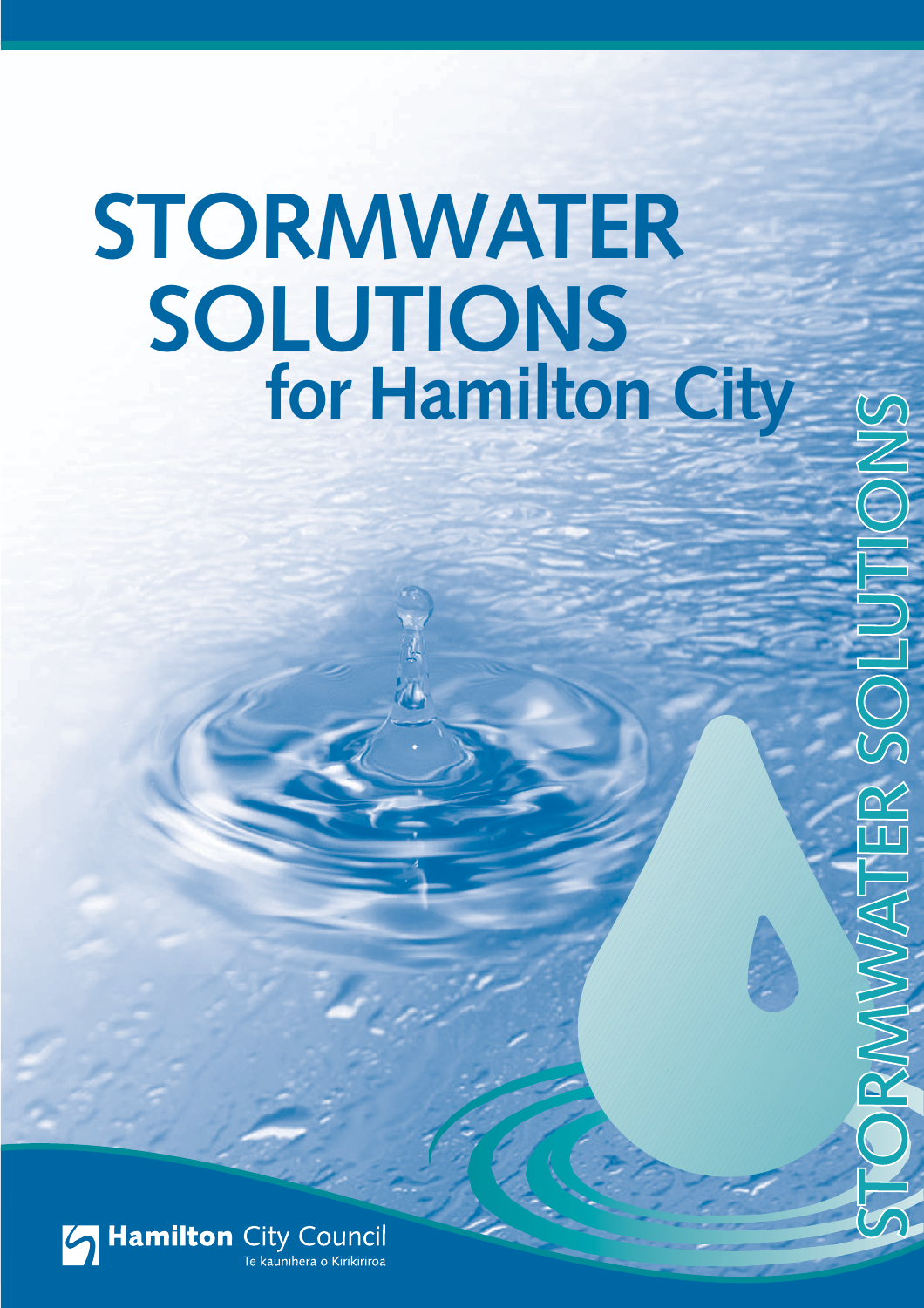

# **Introduction**

When it rains, water comes into contact with many surfaces that it cannot soak through. These include the roofs on our houses, sealed roads, car parks, footpaths and some recreational areas. When rainwater cannot soak away, it can pond and may eventually flood some areas.

Because of this, water run-off must be managed correctly. One effective way to dispose of stormwater is by draining this into the ground through a process called soakage.

This booklet explains stormwater runoff, our city's current challenges in relation to stormwater disposal and what Hamilton City Council is doing to manage this.

## **What is stormwater runoff?**

Urban development such as roads, buildings, car parks and other recreation facilities can create large areas where rainwater cannot soak through. When it rains, the water that collects and runs off these surfaces is called stormwater.

Stormwater runoff can contain materials that have been washed off the ground, roofs and streets. The quality of stormwater and its effects on the environment, such as land erosion and waterway pollution, will differ depending on where the stormwater has drained from.

Stormwater and wastewater systems are quite different. Stormwater often goes directly into waterways including the Waikato River. Wastewater is collected and transported to the Wastewater Treatment Plant where it is substantially treated before discharging to the Waikato River.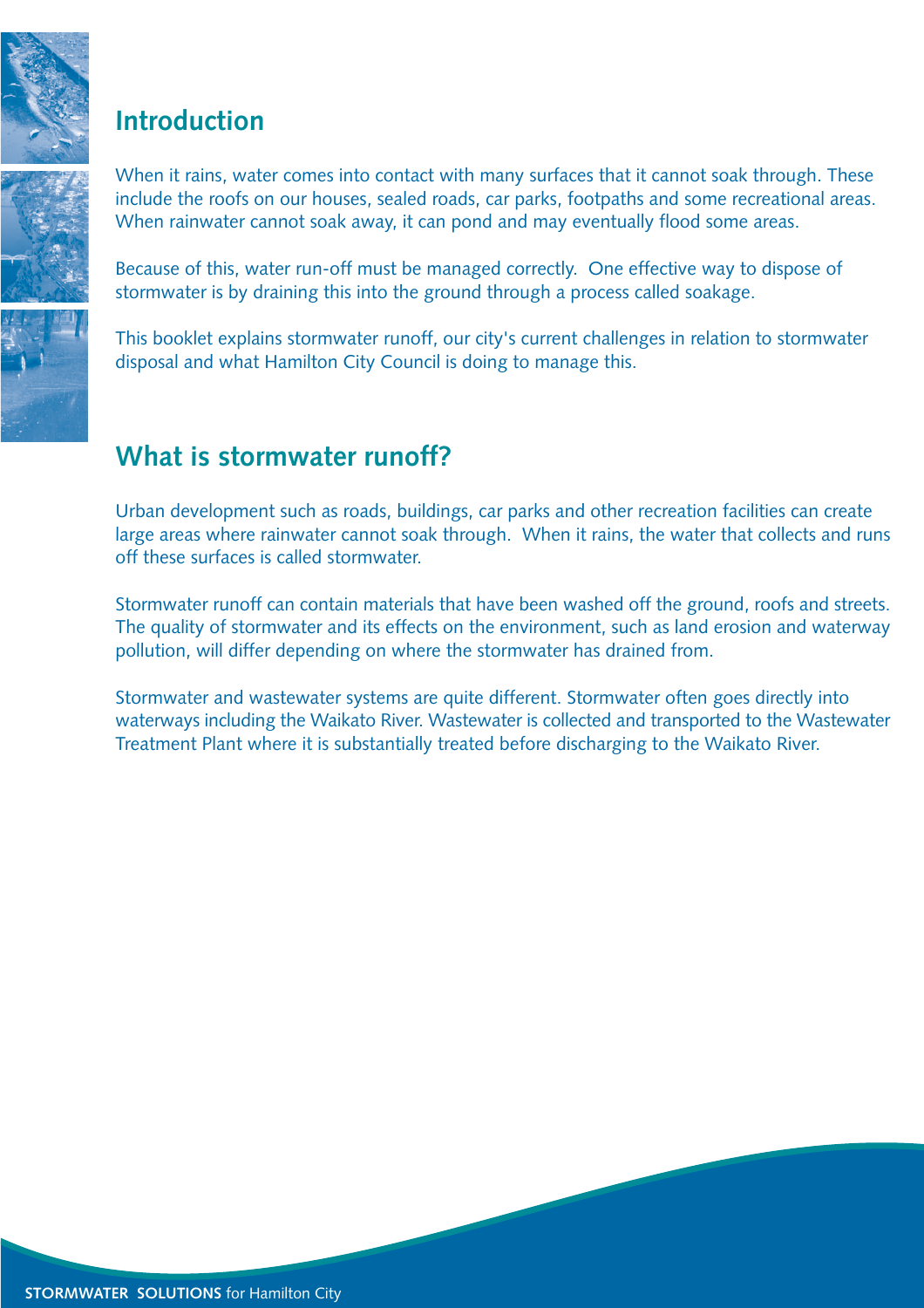

#### Diagram above: Shows the water's journey through the stormwater network.

As Hamilton continues to grow rapidly, more subdivision and higher density development has put an ever-increasing demand on our city stormwater network. One of the most conventional methods of stormwater disposal into street kerb and channel is no longer sufficient and is becoming less acceptable due to these increasing demands.

Increasing amounts of stormwater discharge to road kerb and channel has contributed to carriageway and property flooding in many areas of the city, particularly where infill development is occurring.

In older areas of the city, the stormwater catchpits and the pipes that connect them to the stormwater mains were not designed to take stormwater from adjacent properties. The catchpits in these areas have generally been spaced to collect carriageway water only. This means that any increased stormwater runoff in these areas must be discharged in a manner which has least impact on the environment and minimises any potential nuisance to others. These options can include localised soakage or direct discharge into the street stormwater main.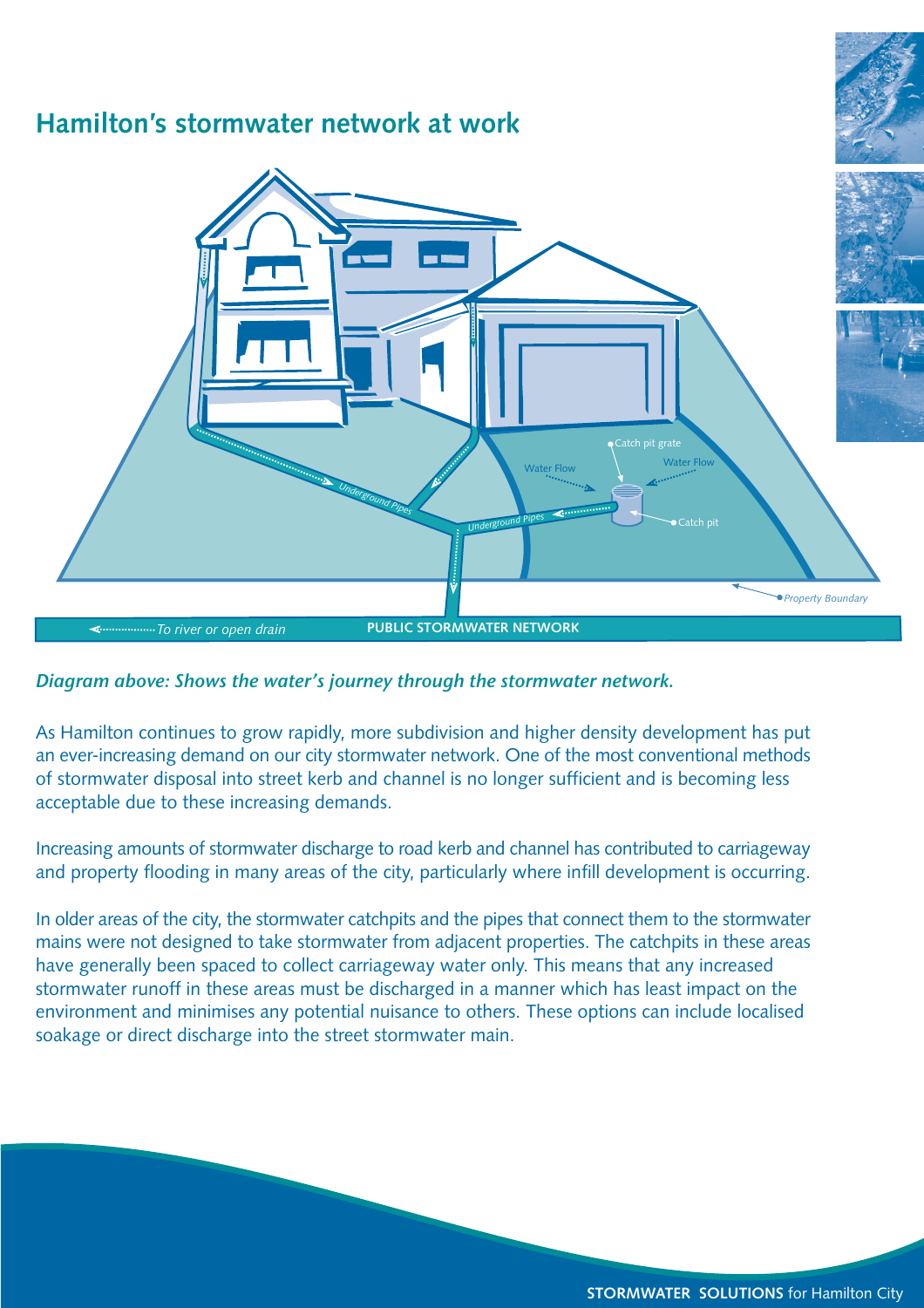

Unlike some other cities, Hamilton's stormwater pipes are completely separate from the wastewater network. This foresight in planning has benefited the city and environment by minimising the potential for wastewater overflows in extreme wet weather.

Stormwater generally enters the network through catchpits (of which there are over 8300 in the city) or by direct connection to the pipes from properties.

Catchpits are constructed with a coarse screen at the entry to catch large items of litter before the stormwater enters the network. Small particles such as silt settle at the bottom of the catchpit. Some catchpits are also fitted with baffles, which retain oils and floating objects within the pit. From these catchpits, stormwater is conveyed (through a lead pipe) to stormwater mains.

The size of the pipe installed is determined by the area of the catchment and the severity of rainstorm which the pipeline is expected to accommodate.

The stormwater network capacity in commercial areas (which usually have larger areas of surface that stormwater cannot soak through) is greater than in residential areas.

Diameters of the pipes range from as small as 100mm (connections) up to larger pipes of greater than 2300mm. Most pipes (60 per cent) are less than 375mm and only 8 percent are over 1200mm.

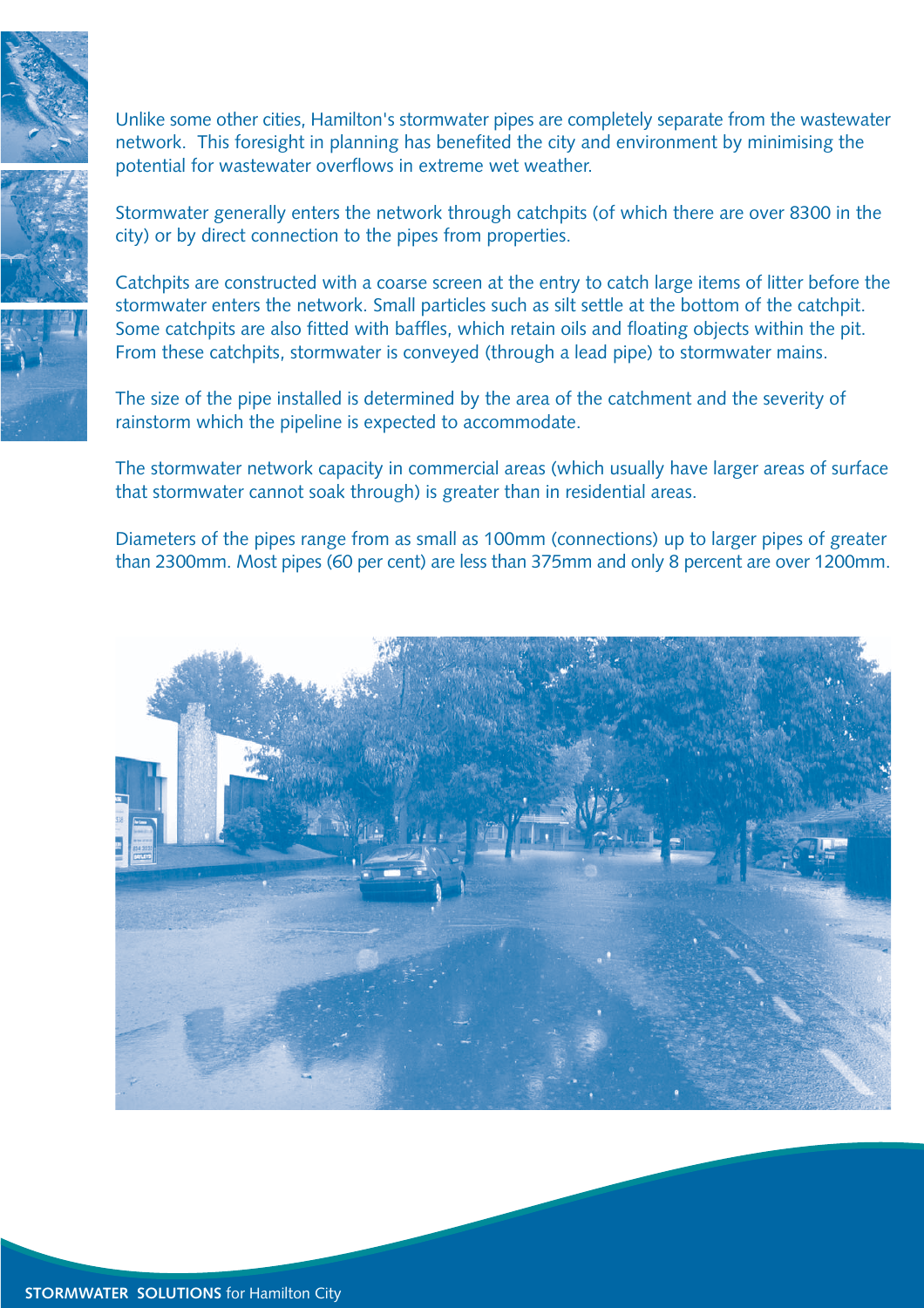



## **How Council manages stormwater**

#### **Council manages stormwater through the following means:**

Hamilton City Council has incorporated industry best practice in stormwater network design.

Hamilton city's stormwater network is designed with capacity to dispose stormwater from a 2 – 10 year return storm.

Pipework is normally designed to discharge for:

- **Residential:** 2 year return storm
- 
- **Industrial:** 5 year return storm
- **Commercial:** 10 year return storm

For further information regarding stormwater network design, contact Council's Water and Waste Services unit on (07) 838 6999.

*Note: Please refer to Building Code on drainage design requirements for buildings and other structures.*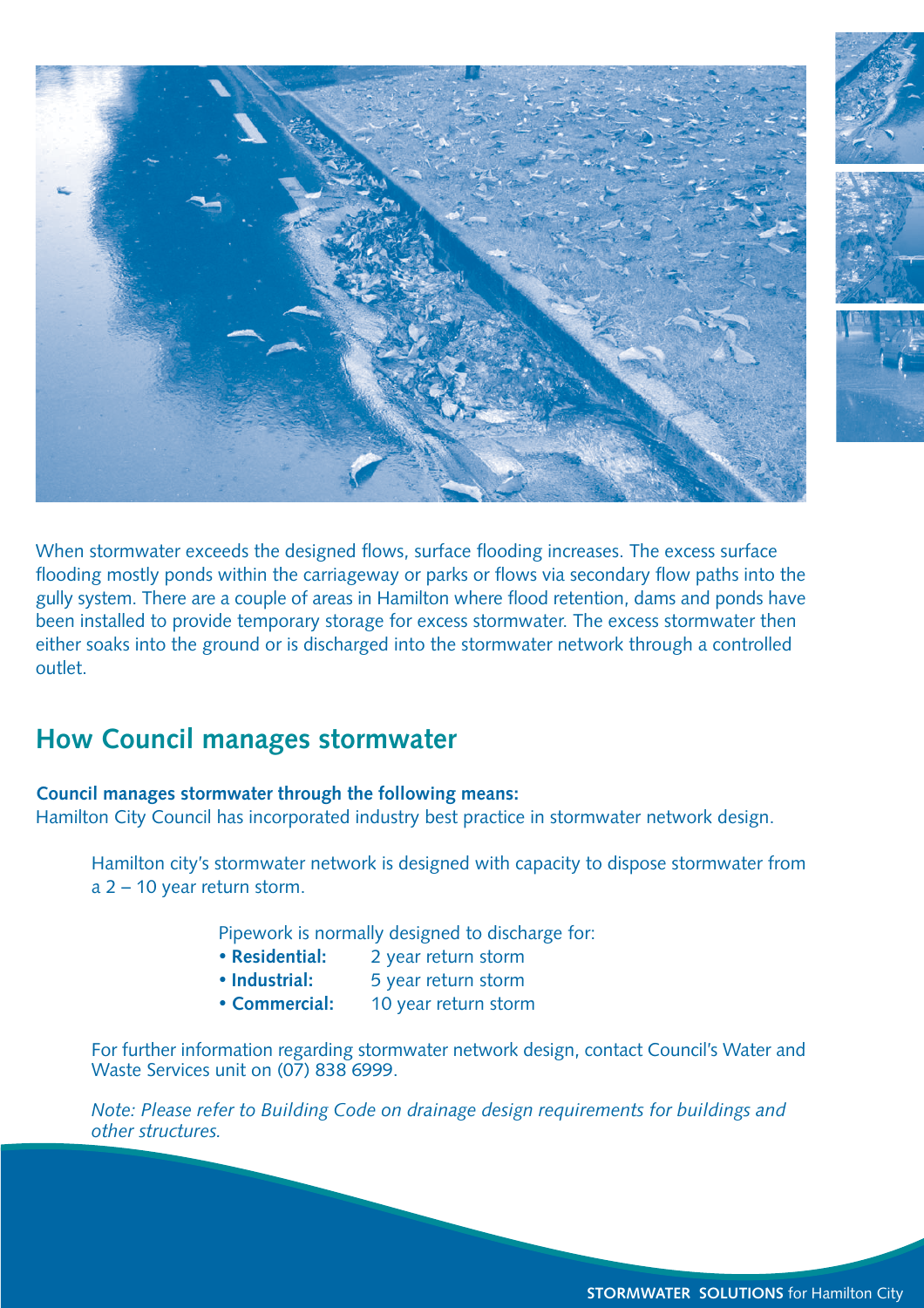

If land surfaces and stormwater runoff is not managed properly, flooding of properties, erosion and pollution of our waterways can occur. Through a policy of encouraging ground soakage and a variety of other methods, Council manages the stormwater for Hamilton city.

#### **What Council does to manage Hamilton's stormwater**

- •Planning, to identify and put plan in place to reduce the risk of flooding to residential, commercial and industrial areas.
- •Regularly cleaning streets to significantly reduce the potential for contaminants to enter the stormwater network thus reducing contaminants discharging into waterways.
- •Regularly clearing any accumulated litter and silt from catchpits to reduce blockages. Seasonal hot spots are identified for appropriate cleaning intervals.

*Note: The majority of surface flooding is caused by blocked catchpits.*

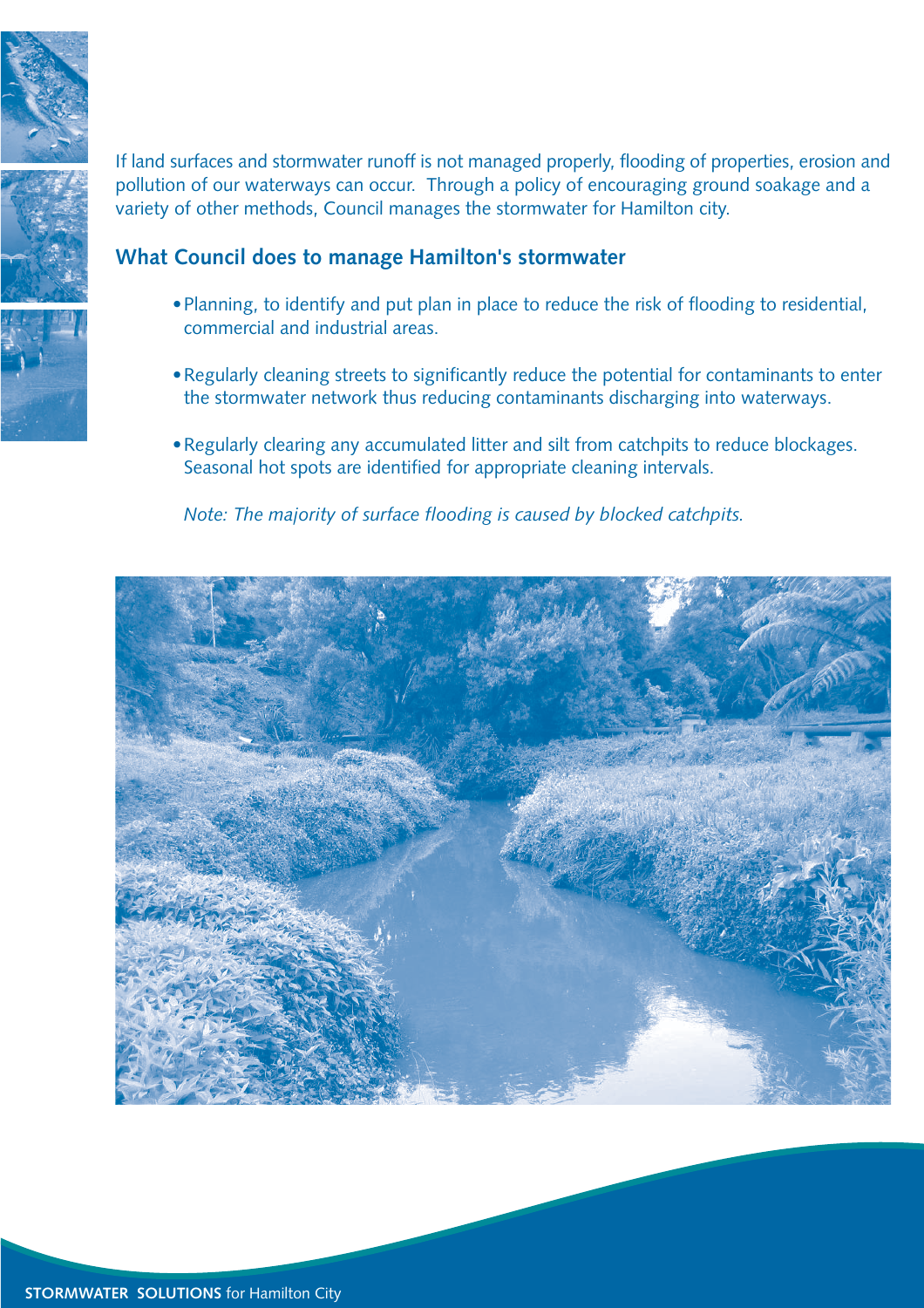#### **What Council does to manage Hamilton's stormwater continued...**

- •Subdivision and development increases stormwater runoff. The eventual growth of lawns, trees and shrubs is important to impede and use stormwater naturally. Council maximises this natural way of absorbing stormwater through zoning, protection of green spaces and vegetation. It also carries out planting and landscaping and endeavours to maintain the natural environment by integrating green space with ongoing urban development of the city.
- •All new structures (including garages and sleep-outs or any other type of extension to existing houses) are required to, where practical, utilise ground soakage or other low impact systems with overflow to Council's main stormwater network.
- •Controls on earthworks, vegetation removal, site coverage, impermeable surfaces and modification of waterways are set by the Council and Environment Waikato to minimise stormwater runoff. This also helps to improve the quality and reduce environmental impacts.
- •Regular inspection and maintenance of stormwater pipes as well as open drains are done. This is to ensure the network is adequately functional.

## **How you can manage stormwater on your property**

While Council has incorporated stormwater disposal features into city design, you can help reduce flooding by ensuring that stormwater runoff on your own property or building is suitably discharged. Depending on your location and situation, there are a number of stormwater disposal options available to you.

In some areas, you may divert water to an existing soakhole or make plans to upgrade existing soakholes to achieve required capacity. For more information, contact Council's Building Control Unit on 07 838 6677.

Residential properties that are situated near natural waterways may consider, if feasible, diversion of stormwater to existing natural waterways. There are, however, detailed requirements from Environment Waikato regarding discharge rate and size of the pipe.

Drainage design for stormwater discharge to natural waterways requires approval by a Council Water and Waste Services network engineer. This is to ensure that sufficient consideration is given to the discharge to the waterway.